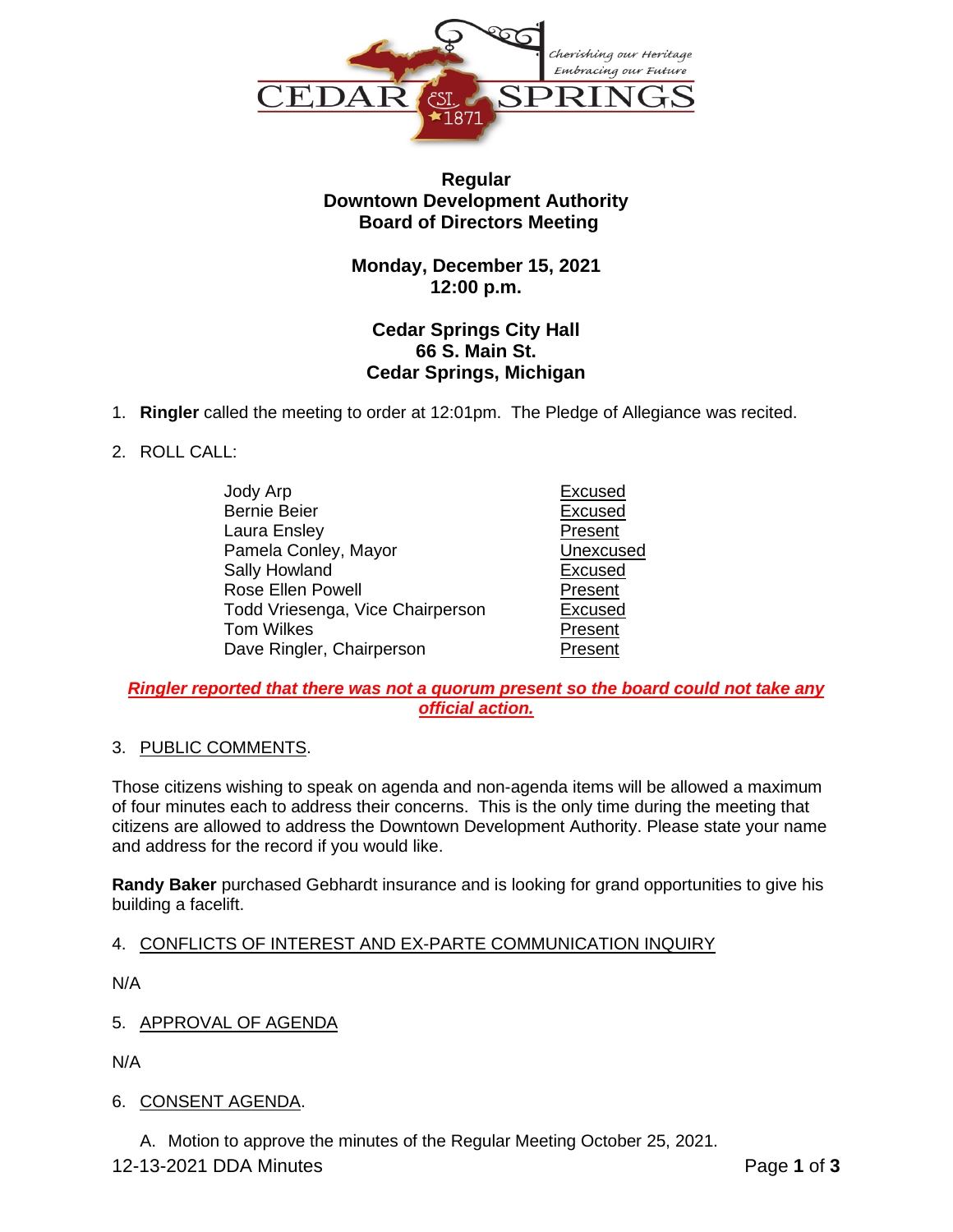B. Motion to accept and file the financial report.

#### 7. UNFINISHED BUSINESS.

- A. 2021/22 Budget
	- a) \$500 Portable Restrooms
	- b) \$2000 Community Event Sponsorship (Concerts \$1000, Bike Race \$1000)
	- c) \$1000 Signs (social district)
	- d) \$5000 Parking Lots and Parking Lot signage/improvements
	- e) \$6000 Seasonal Employee
	- f) \$3000 Public Art (Mural/Sculptures/Banners)
	- g) \$6000 Welcome Sign Mural
	- h) \$1500 Flower Box Expense
	- i) \$1500 for Winter Holiday Lights Display
	- j) \$300 Printing and Publishing
	- k) \$100 Water Utility Expense
	- l) \$500 Electric Utility Expense
	- m) \$1000 Wages
	- n) \$1000 Equipment Rental Expense
	- o) \$1000 Material Expense
	- p) \$7,000 Winter Snow Removal
	- q) \$930 Training

Budget=\$ 38,330

**Womack** reviewed the 21/22 Budget. **Ensley** reported that she was not interested in continuing to do the flower baskets on Main St. **Ringler** reported that the gravel bike race is scheduled for May 21, 2022.

#### B. Discussion on DDA membership

- a. Mayor or designee
- b. Citizen member
- c. New business recruitment/diversity

**Ringler** reported that the attendance report may need to be reviewed if members are unable to regularly attend.

- C. Discussion on the Cedar Springs Social District
	- a. Social District Resolutions
	- b. 17 N. Main
		- i. Picnic Tables
		- ii. Rope Fence
		- iii. Garbage Bins
		- iv. Other costs
	- c. 2022 Summer Concert Series
		- i. 2021 Concert Lineup
			- ii. 2022 Funding

**Ringler** reported that he would be available to assist in booking bands as needed and reported that it was expected that there would likely be similar funding as last year. **Womack** proposed doing a survey at the end of each performance for public input on future bands.

#### 8. NEW BUSINESS.

- A. 71 N. Main St. mural modification proposal
	- a. Proposed mural modification draft picture
	- b. Mural ownership

### 12-13-2021 DDA Minutes Page **2** of **3**